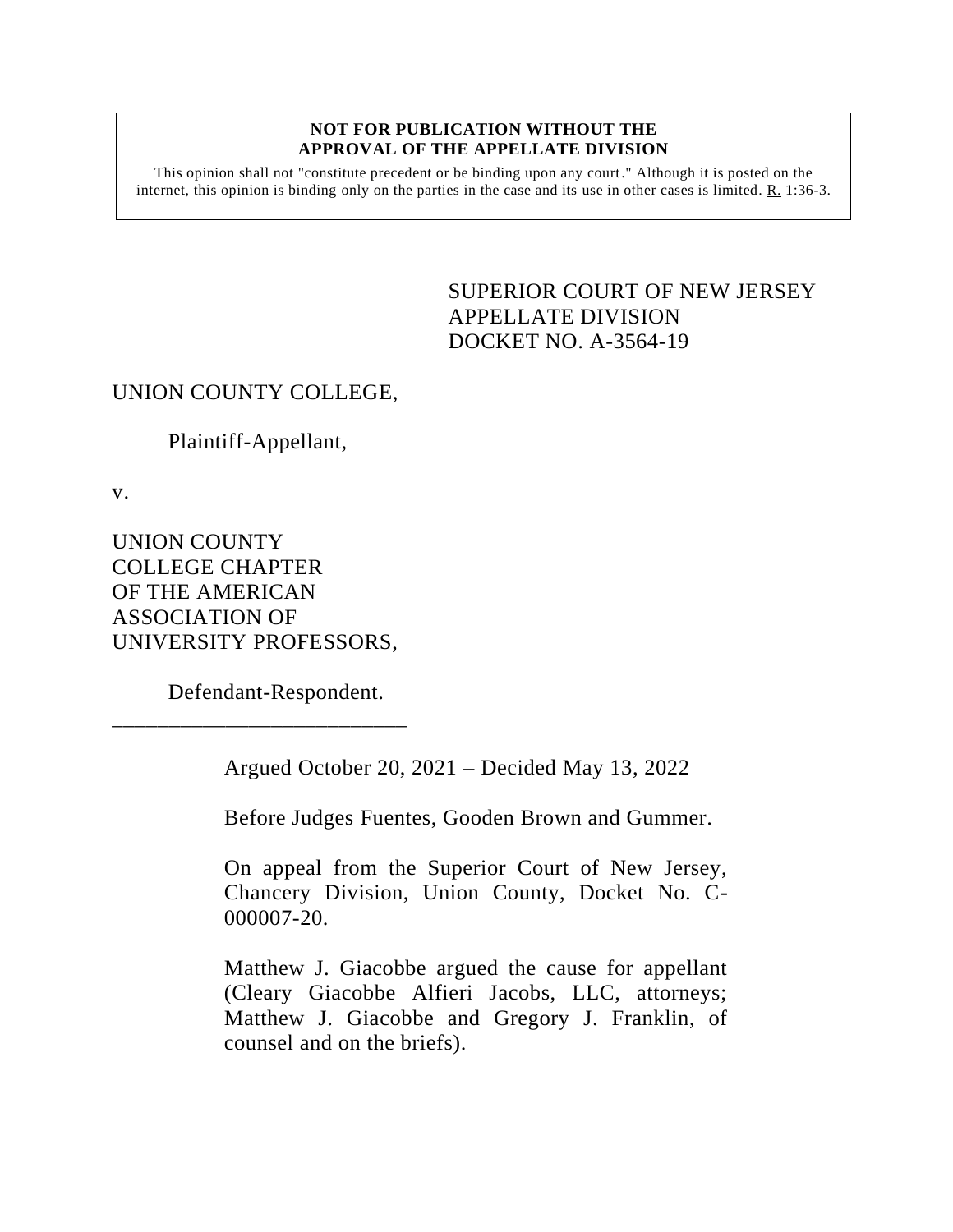Carl J. Levine argued the cause for respondent (Levy Ratner, PC, attorneys; Carl J. Levine and Dana E. Lossia, on the briefs).

## PER CURIAM

Plaintiff, Union County College (College), appeals from the April 30, 2020 Chancery Division order confirming the December 23, 2019 arbitration award prohibiting the assignment of Associate Professor JoAnne Kennedy to the College's Academic Learning Center (ALC) and denying plaintiff's application to vacate the award. Defendant, Union County College Chapter of the American Association of University College Professors (AAUP), is an employee representative within the meaning of the New Jersey Employer-Employee Relations Act (EERA), N.J.S.A. 34:13A-1 to -39, and represents "all full-time instructional and professional library staff" employed by plaintiff, including Kennedy. Plaintiff and defendant are parties to the collective negotiations agreement (CNA) underlying the appeal.

After plaintiff assigned Kennedy to the ALC, defendant filed a grievance on her behalf, alleging plaintiff violated various provisions of the CNA. The matter proceeded to arbitration, resulting in an arbitration award in defendant's favor. Following the adverse ruling, plaintiff filed a complaint in the Chancery Division seeking to vacate the award. Among other things, plaintiff argued that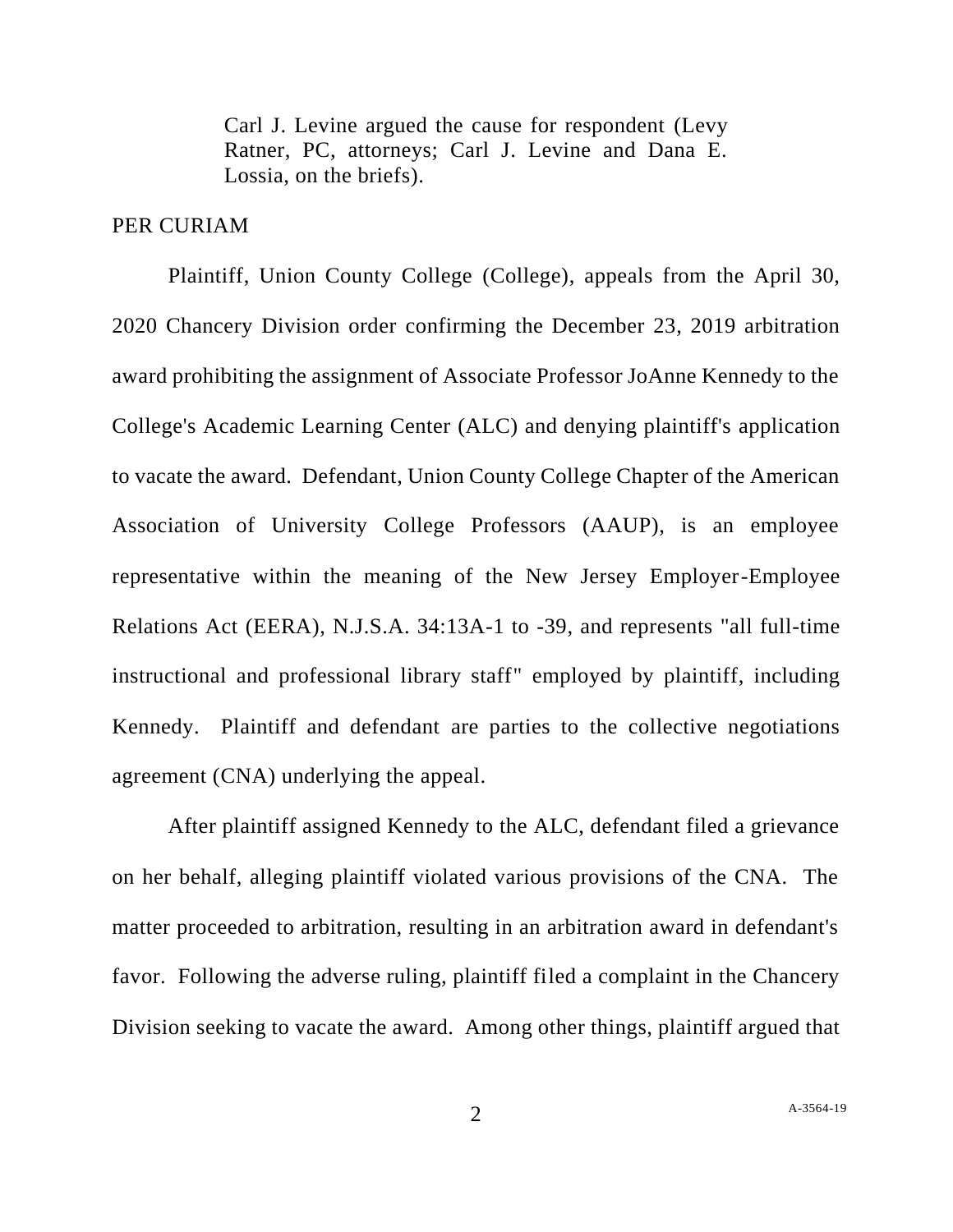because it has the non-negotiable – and thus non-arbitrable – managerial prerogative to determine faculty assignments, the matter should be sent to the New Jersey Public Employment Relations Commission (PERC) for a scope of negotiations determination. Given plaintiff's failure to file a scope of negotiations petition with PERC before proceeding to arbitration, the trial court rejected plaintiff's request and confirmed the award. We vacate the court's order and transfer the matter to PERC.<sup>1</sup>

By way of background, in September 2004, plaintiff hired Kennedy as an Assistant Professor of Mathematics, and, in 2008, promoted Kennedy to Associate Professor. In 2009, Kennedy was awarded tenure, and she successfully completed post-tenure review in 2016. However, over time, plaintiff became aware of numerous student complaints about Kennedy's teaching performance. The complaints included claims that students had "a hard time learning" from Kennedy, and she did not review the "assignments, quizzes, and test[s] that were given . . . in class." Additionally, there were complaints that Kennedy ignored students' questions or refused to answer them and

<sup>&</sup>lt;sup>1</sup> A second grievance involving Kennedy was consolidated with the grievance that is the subject of this appeal. However, plaintiff does not contest the second grievance and it is not part of this appeal.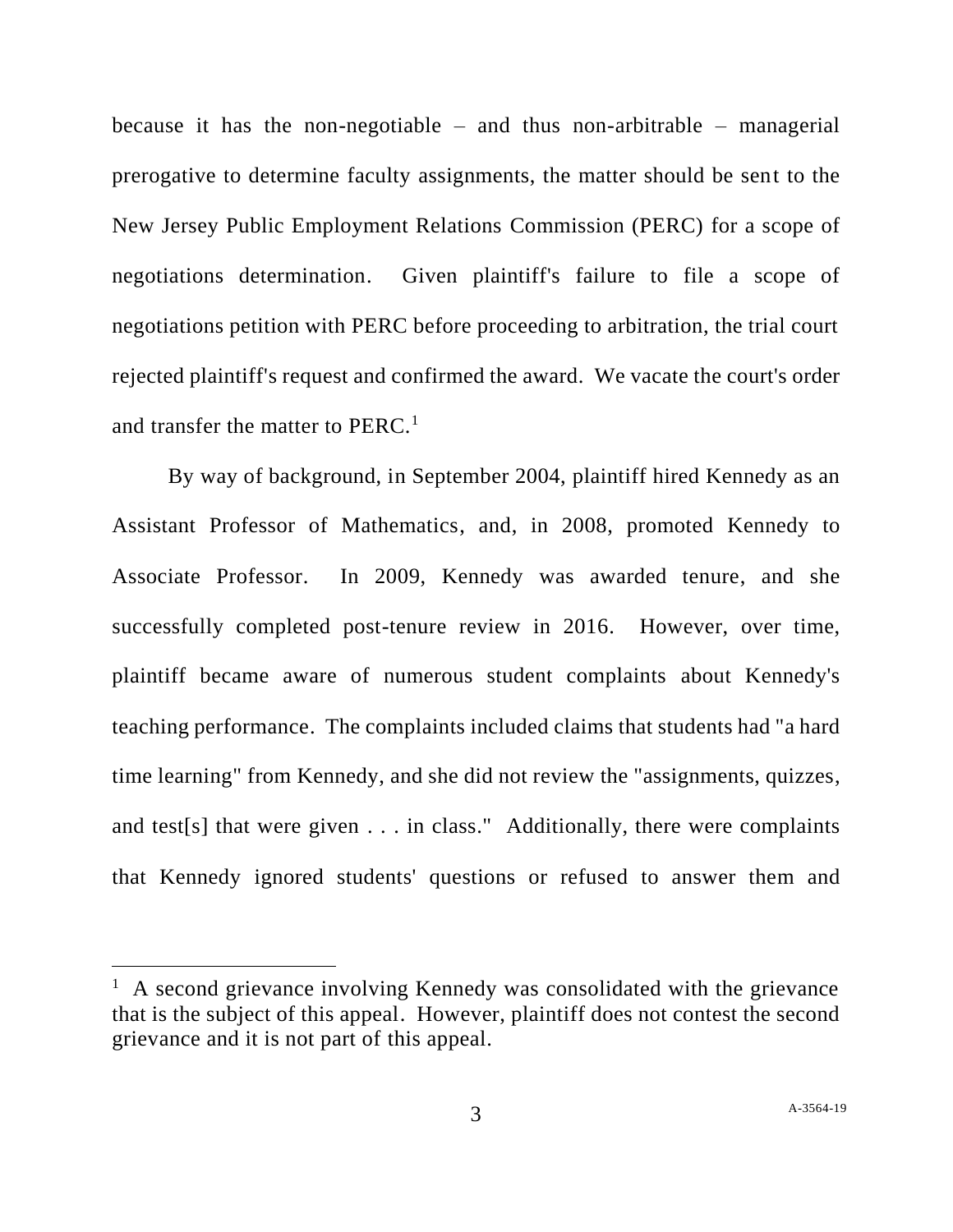"assign[ed] multiple assignments" without providing adequate time for completion.

In 2017, plaintiff conducted peer review evaluations of Kennedy. The evaluations reported that "Kennedy was very careful to ensure that each student in the room understood the concepts"; that she "[met] [e]xpectations" for "[e]ffectively introduc[ing] [the] topics[s] [and] goal[s] of [the] lesson"; and she "covered material at an effective pace [and] explained concepts well." However, the evaluations also showed that Kennedy did "[n]ot [m]eet [e]xpectations" for "accommodat[ing] . . . various learning styles" or "[m]aintain[ing] student engagement throughout the class session."

In February 2018, after two students complained about Kennedy's policies regarding make-up exams, Kennedy's supervisor, Dr. Liesl Jones, Dean of Science, Technology, Engineering, and Mathematics (STEM) at the College, exchanged a series of emails with Kennedy directing her to permit the two students to take "a make-up exam" after they missed the original exam due to "extenuating circumstances." Dr. Jones also advised Kennedy that they needed to "work together on [her] syllabi" because they were "punitive . . . towards students." Kennedy responded she would take the suggestion of allowing a make-up exam for the two students "under advisement." Kennedy believed that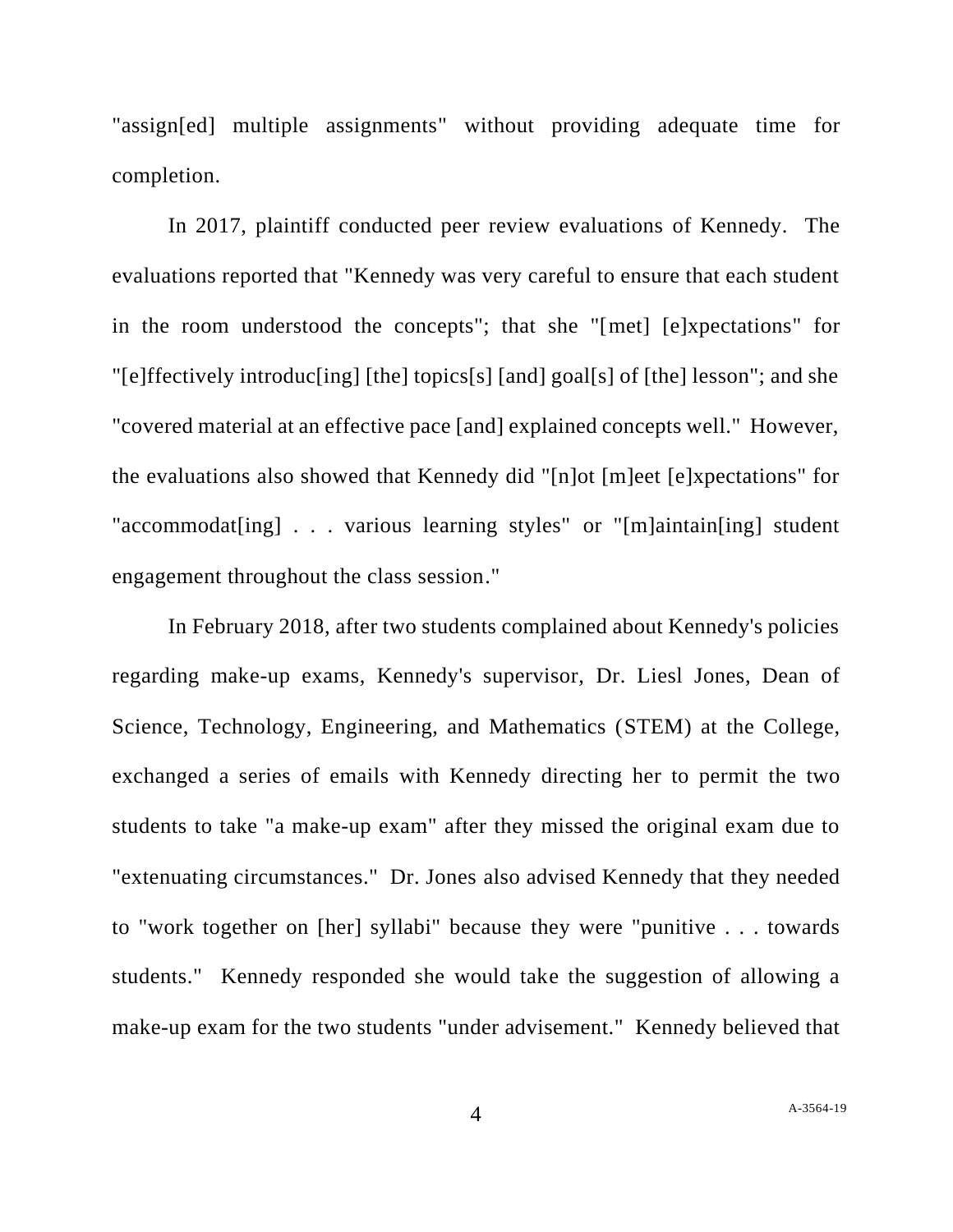her policy of dropping the lowest test grade would eliminate any adverse impact the missed exam would have on the students' overall grades.

On March 5, 2018, plaintiff issued Kennedy a written warning for insubordination in connection with the February emails between Kennedy and Jones. The warning stated, "the tone, tenor, and content of . . . Kennedy's . . . responses to her [s]upervisor were unprofessional and unacceptable." Kennedy acknowledged receipt of the warning but "disagree[d]."

Shortly thereafter, on March 16, 2018, the Peer Evaluation Committee declined to recommend Kennedy for a promotion to full professor. Kennedy appealed the decision to the Faculty Appeals Committee, which overturned the decision and recommended Kennedy for the promotion. However, despite the recommendation, plaintiff concluded "evidence of [Kennedy's] teaching excellence and evidence of [her] service to the [c]ollege d[id] not support a promotion at th[at] time."

On April 4, 2018, plaintiff assigned Kennedy to the ALC for the 2018 to 2019 academic year so that she could improve her teaching performance. About a month later, on May 7, defendant filed a grievance, alleging plaintiff violated Articles  $I(I)(I)$  and  $IX(A)$  of the CNA by assigning Kennedy full-time to the ALC for consecutive semesters.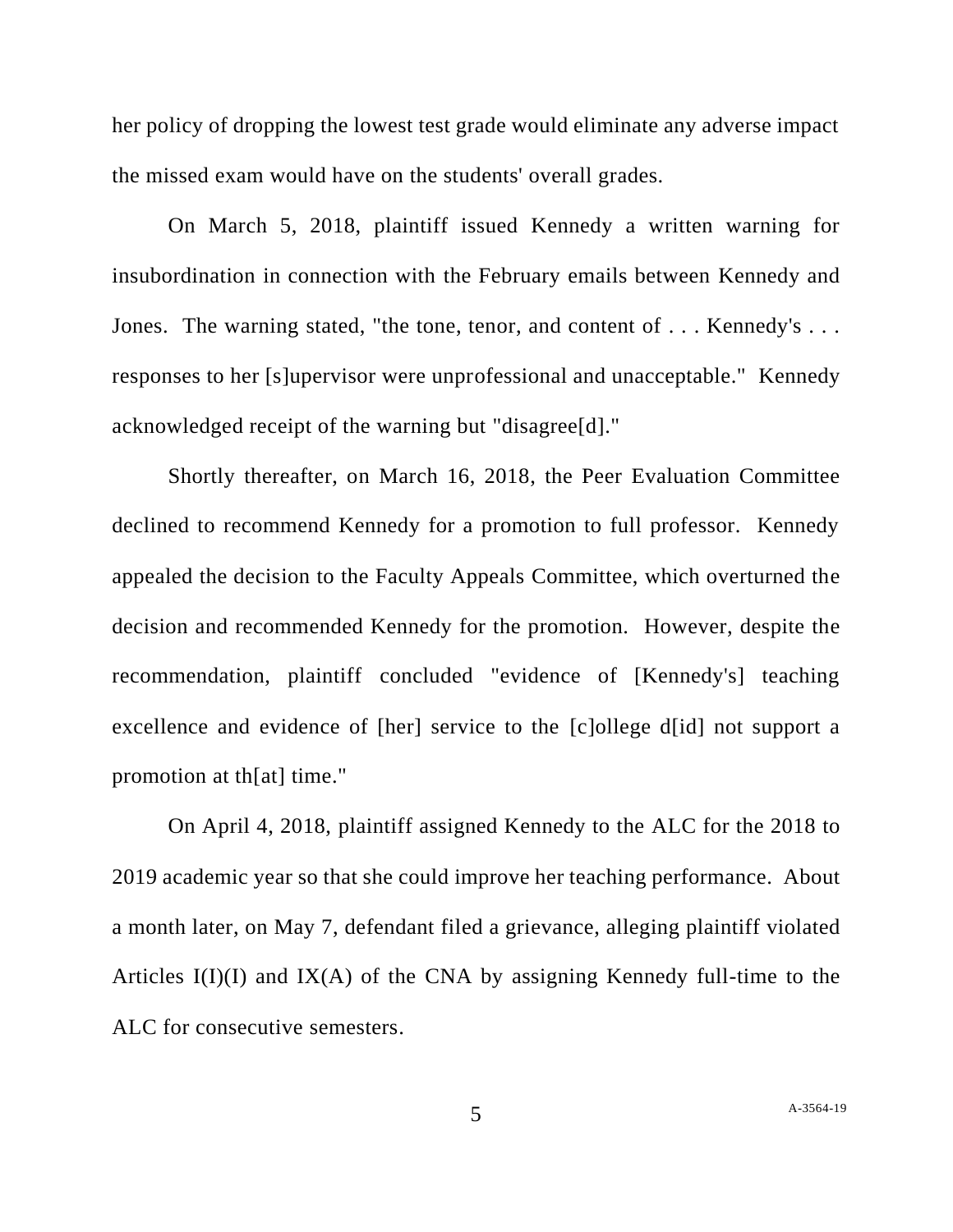Article I(I)(I) defined full-time and non-full-time faculty members as follows:

> "Full-time members of the instructional staff" means all individuals who are members of the instructional staff and who normally are assigned to teach thirty (30) credit hours or their equivalent credit hours each academic year. ''Temporary members of the instructional staff'' means all individuals who are members of the instructional staff who are assigned to teach fifteen (15) credit hours or their equivalent credit hours for one semester within an academic year.

Article IX(A) described the work of full-time faculty members as follows:

l. The teaching of courses for college credit and the teaching of developmental courses and laboratories which are offered through a division of the [c]ollege shall be considered work of the faculty. Offerings designed as an adjunct to, supplemental to, or remediation for any credit, credit equivalent, developmental or laboratory course(s) may be offered for three (3) semesters under the auspices of the Vice President for Academic Affairs.

a. A non-unit member may not teach a course in a division where a faculty member in that division is qualified to teach that course, and is willing to teach that course. The assignment of courses for credit, developmental courses and/or laboratories to persons other than full time members of the instructional staff shall be considered tentative, pending the cancellation of courses, or the final assignment or reassignment of courses to full time members.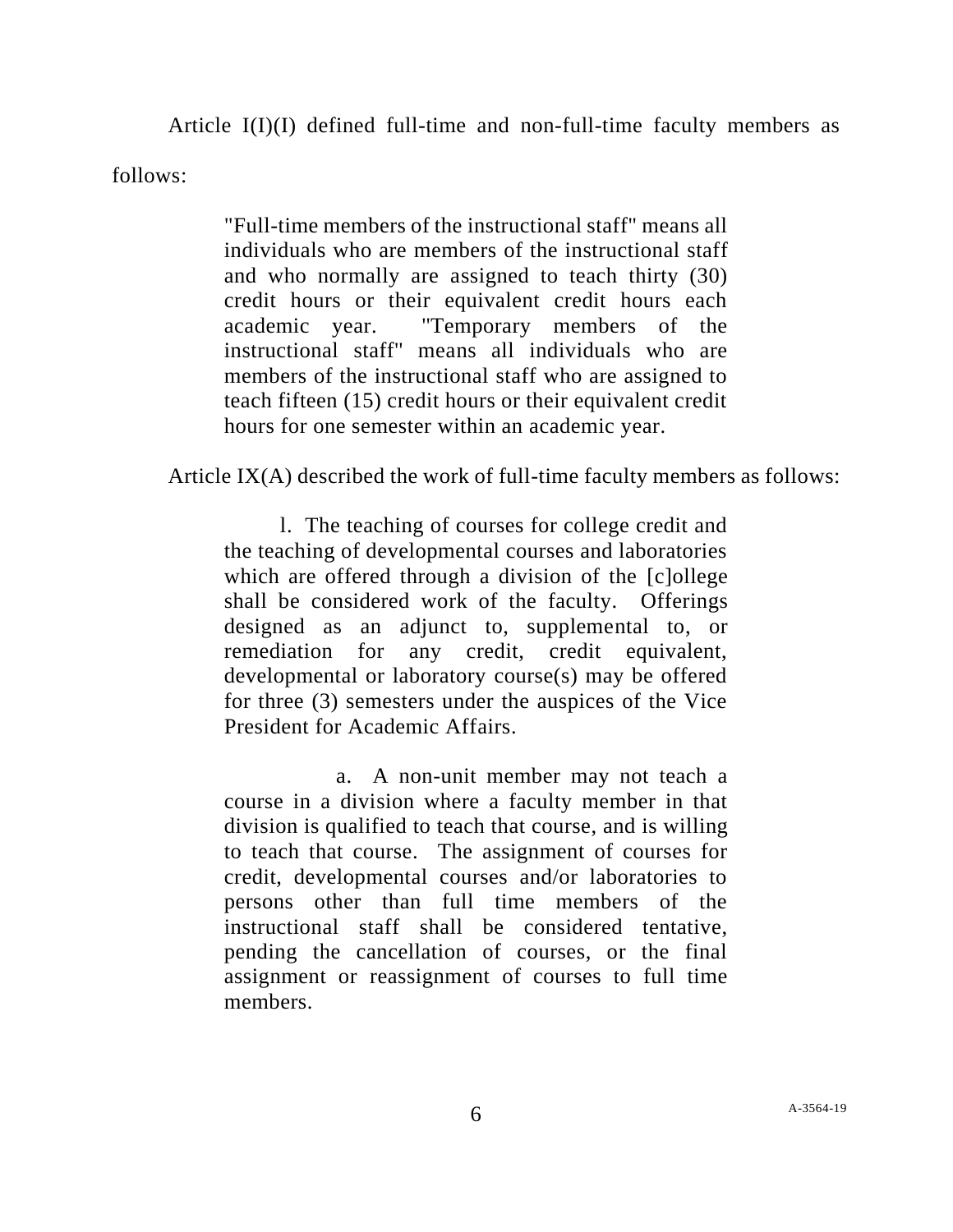b. A member of the instructional staff who teaches fifteen (15) credit or equivalent credit hours a semester for two (2) consecutive semesters shall be considered a faculty member as of the beginning of that second semester, as defined in Article I, Sections I and K of this [a]greement and shall be subject to all terms and provisions of this [a]greement.

Plaintiff denied the grievance and defendant advanced the matter to arbitration. Although plaintiff did not exercise its right to file a scope petition with PERC, among other things, plaintiff argued to the arbitrator that it was within its managerial prerogative to assign Kennedy to the ALC as her full-time assignment so long as the assignment ended at the end of each semester. Relying on Articles  $XXXIV(C)(4)(b)$  and (d) of the CNA, plaintiff asserted the dispute was not arbitrable.

Articles  $XXXIV(C)(4)(b)$  and (d) exempted from arbitration:

b. Grievances concerning the application or interpretation of New Jersey Statutes, Rules and Regulations, and disputes involving the discipline of employees which are subject to appeal to and adjudication by the Board of Trustees of the College[; and]

. . . .

d. Matters which would significantly interfere with the exercise of inherent managerial prerogatives pertaining to policy.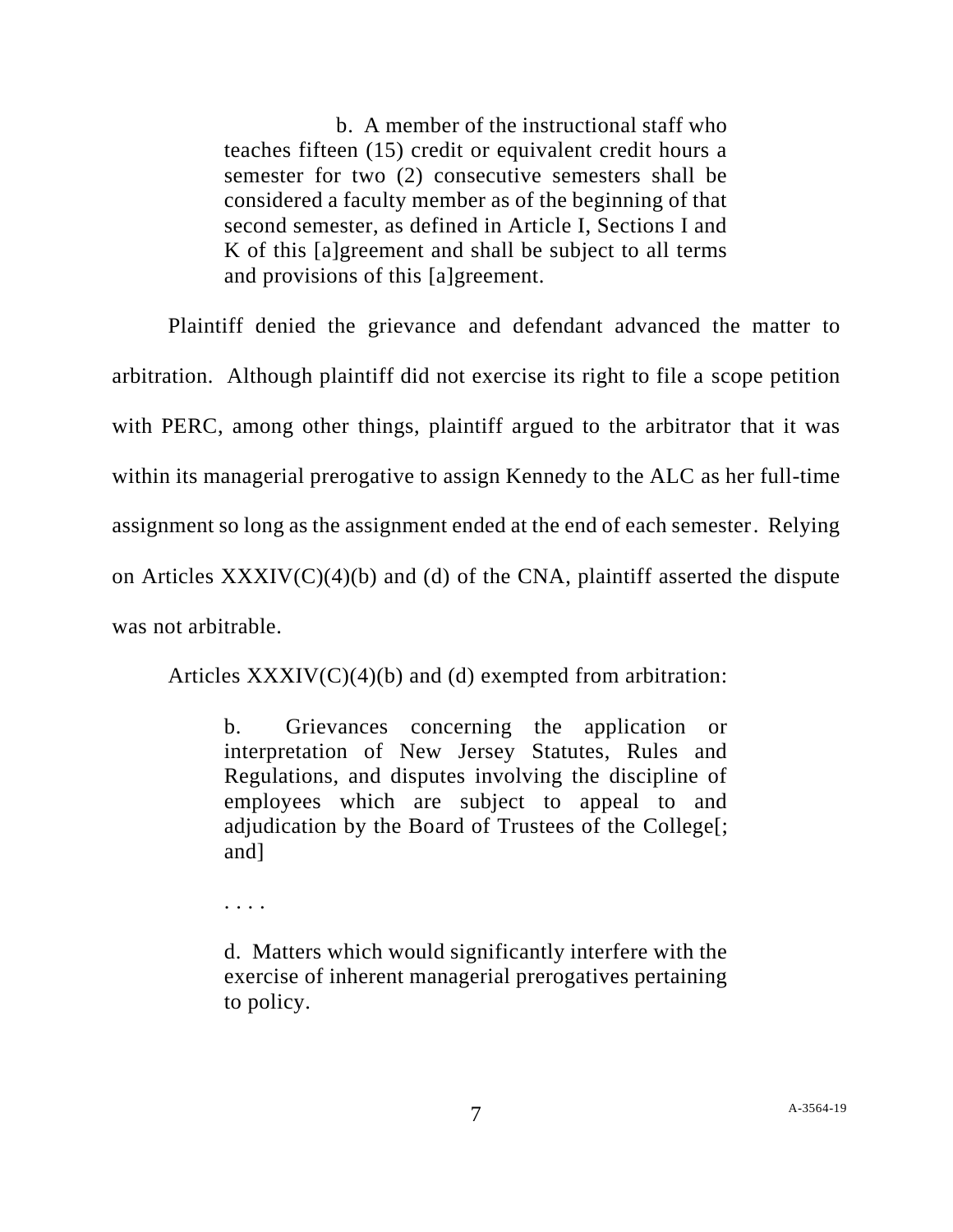Arbitration hearings were held over four non-consecutive days between February and July 2019. Pertinent to this appeal, the issue presented to the arbitrator was whether plaintiff violated the CNA when it assigned Kennedy to the ALC for the 2018 to 2019 academic year, and, if so, the appropriate remedy. Both parties produced several witnesses and voluminous exhibits. The documents admitted into evidence included peer and student evaluations, emails, and student complaints. In addition to Kennedy, Associate Professor Derek McConnell, President of the College's AAUP Chapter, Professor Elizabeth Neblett, AAUP's Assistant Grievance Officer, Gail Hein, former Director of the ALC, and Professor Nan Statton testified for defendant. Jones and Dr. Maris Lown, the College's Vice-President of Academic Affairs, testified for plaintiff.

As the since retired Director of the ALC, Hein testified that the ALC "offer[ed] tutoring support and academic support for students . . . enrolled in classes at the college." To her knowledge and in her twenty-seven-year tenure as Director, "it [was] rare" for full-time faculty members to be "assigned to work at the [ALC]" for an entire semester. Hein was aware of only two instances where such assignments had occurred – one where "there [were] not enough credit[] [hours] for the full-time [faculty member]" and one where the faculty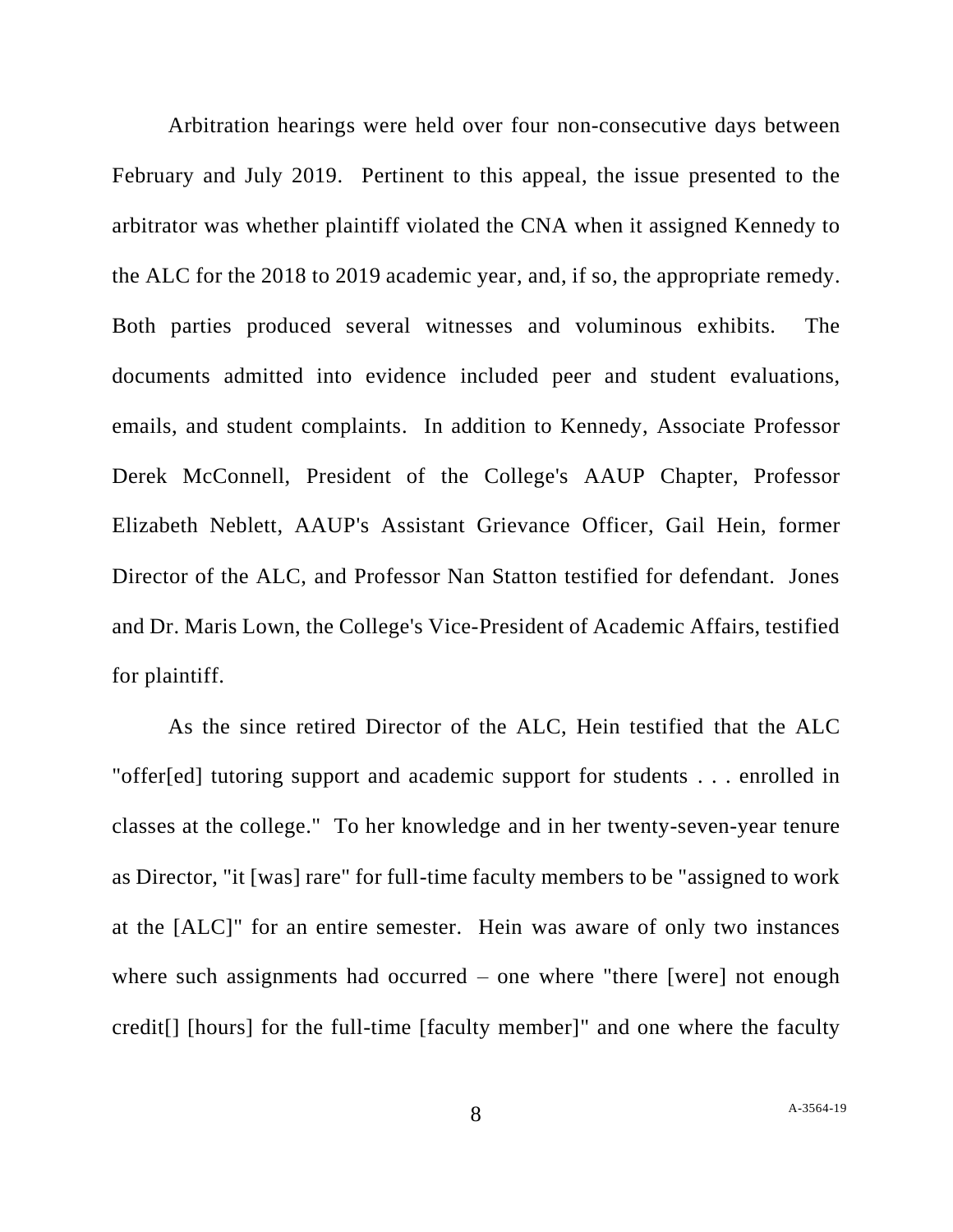member "was returning from disability." Hein was unaware of any instances where a full-time faculty member was assigned to the ALC because of "poor performance as an instructor." In support of Hein's testimony, Statton testified that in her case, she was assigned to the ALC after being on leave for five weeks during the Spring 2018 semester for jury duty.

Neblett acknowledged that assignment of full-time faculty members to the ALC was covered under Article XXIX(B)(1) of the CNA, which provided that "[f]aculty members assigned to the [ALC] shall work thirty-five . . . hours per week," and "[t]heir assignments will conclude on any given semester once final exams for that semester have concluded." McConnell confirmed that similar to a faculty member teaching a course, assignment to the ALC concluded once "final exams [were] concluded" for the semester. Also, like Hein and Statton, McConnell was aware of full-time faculty members being assigned to the ALC only on a limited basis, such as returning from medical leave or jury duty.

Both Jones and Lown testified that Kennedy was assigned to the ALC to improve her teaching and to help students. They confirmed that their assessment of her poor teaching performance was based on student complaints, requests to withdraw from her classes, and completion rates that were consistently lower than her peers. Completion rates were determined by the number of students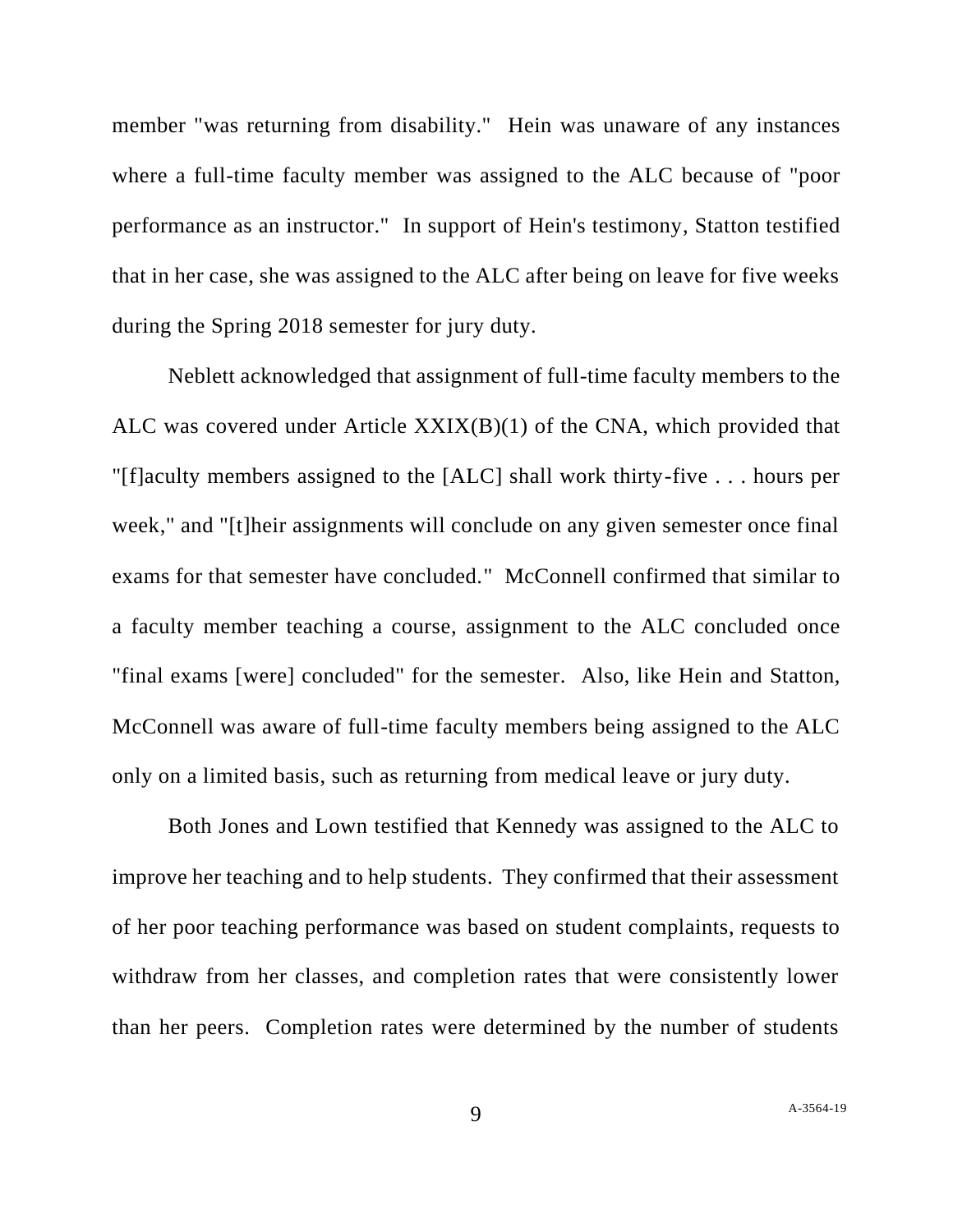who "pass[ed] the course." Kennedy attributed her low completion rates and unfavorable student evaluations to her insistence that students "learn the material" and her less lenient grading approach from that of her colleagues. She also claimed plaintiff did not adequately assist her in correcting any purported performance deficiencies as promised.

In a December 23, 2019 written opinion, the arbitrator sustained the grievance, ruling that the grievance was arbitrable and that Kennedy's assignment to the ALC violated the CNA. First, the arbitrator determined plaintiff's assertion that the "dispute[ was] not arbitrable based on its managerial rights" was unfounded. The arbitrator stated plaintiff "had ample time to raise [the arbitrability] issue" with PERC but failed to do so. In any event, the arbitrator agreed with defendant that PERC "has previously found that performance of non-teaching duties is mandatorily negotiable and, therefore, whether . . . Kennedy can be removed entirely from classroom teaching and assigned primarily to duties not involving student contact, does not, as a matter of law, impinge impermissibly on the [College's managerial] prerogatives." The arbitrator further determined "there [wa]s nothing in the [a]greement that would limit the [g]rievance<sup>[]</sup> from proceeding to arbitration," and that neither of the CNA exemptions relied on by plaintiff was applicable.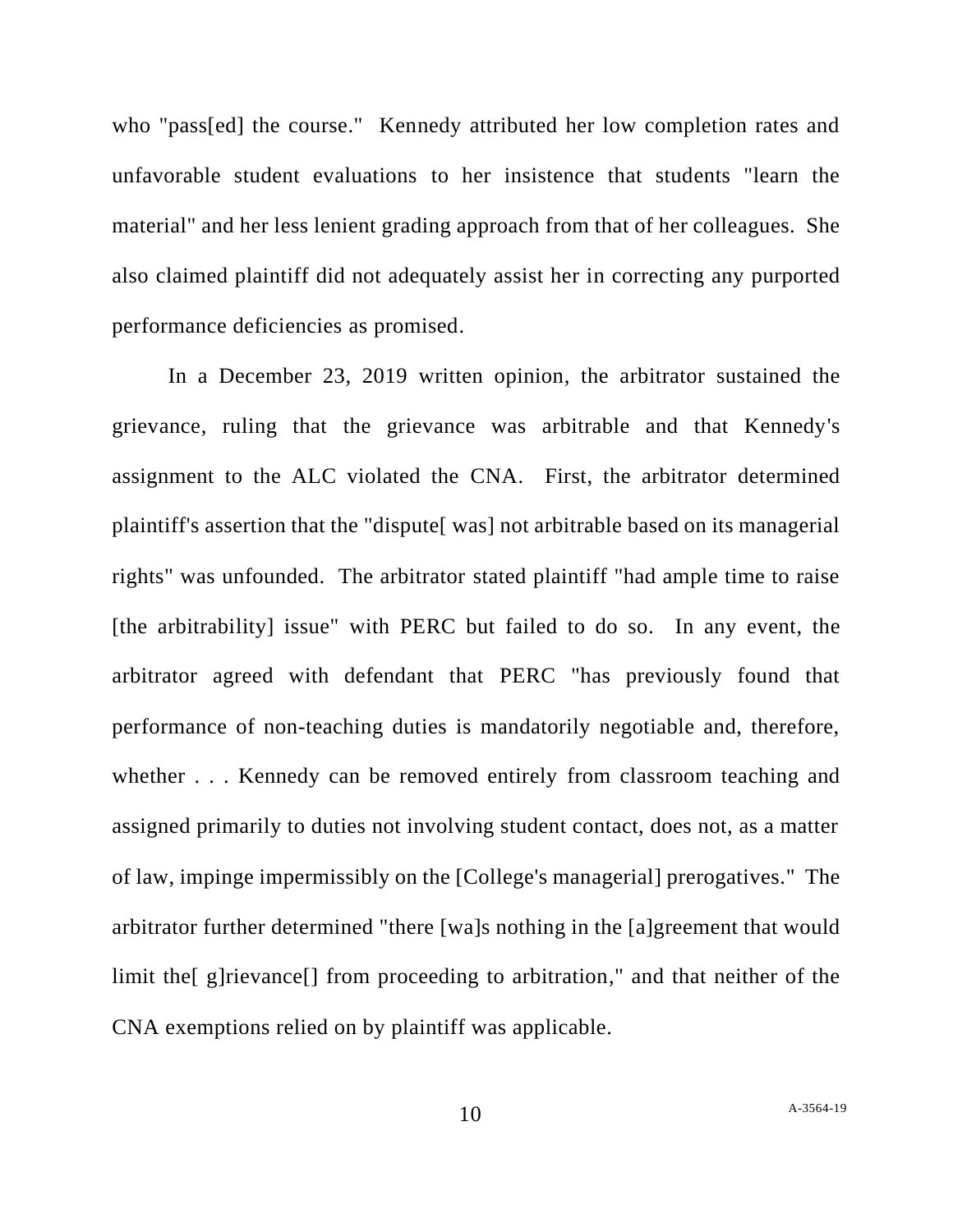Next, the arbitrator determined that assigning Kennedy to the ALC fulltime for consecutive semesters violated provisions of the CNA. Although the arbitrator recognized "[plaintiff's] right to assign faculty members to the ALC," citing Article  $XXIX(B)(1)$ , the arbitrator determined that under the CNA, an assignment to the ALC was limited to "a finite amount of time" and "end[ed] at the end of the semester." Thus, "[t]here [was] an end date agreed to by the parties." According to the arbitrator, there was "no language permitting [plaintiff] to assign a full-time member of instructional staff full-time, semester after semester[,] to the ALC" as plaintiff had done in Kennedy's case.

The arbitrator explained that giving plaintiff "that additional right" would impermissibly "add language to the [a]greement," thus violating Article  $XXXIV(C)(3)(c)$ , which stated "[i]n no event shall the arbitrator have the authority to add to, subtract from, modify or amend the terms of th[e a]greement." The arbitrator continued that if the CNA language was "not clear enough, it was undisputed that there has been a proven past practice of assigning [instructional] staff members to the ALC in only two specific instances," both involving assignments to the ALC for a limited time and the faculty member "returning to class the next semester."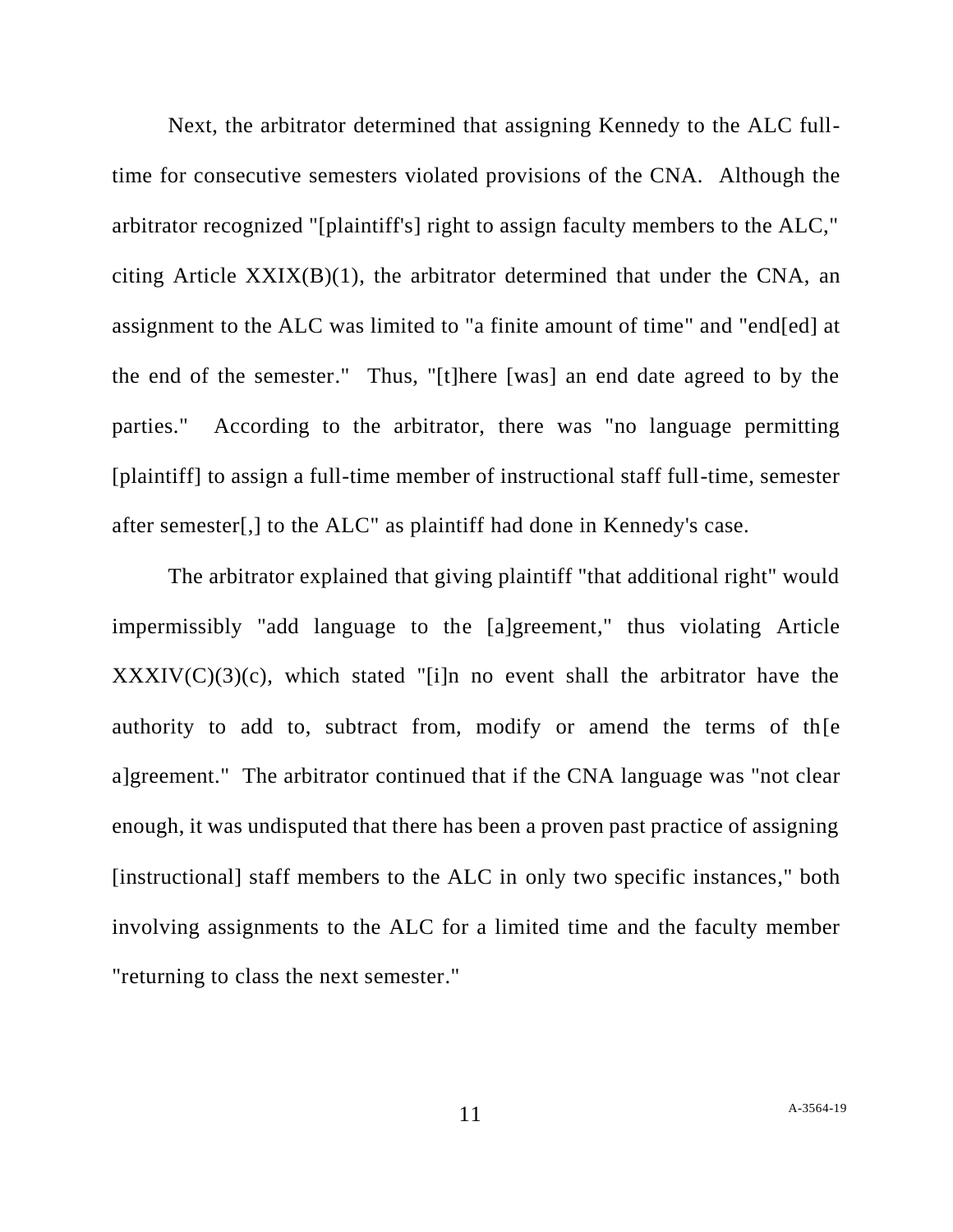In that regard, the arbitrator expressly rejected plaintiff's contention "that it had the right to permanently assign [Kennedy to the ALC] year after year as her full-time assignment," reasoning that the assignment "[did] not fit the definition of the responsibilities of a faculty member as envisioned in the [a]greement." Although the arbitrator acknowledged that "Kennedy was performing some sort of teaching in the ALC," she reasoned that "tutoring students in the ALC [was] not the same as instructing students in the classroom" as defined in Article IX $(A)$ , and tutoring students for thirty-five hours per week "[was] not what was meant by teaching [thirty] credit hours" as required in Article I(I)(I). Thus, the arbitrator ordered that Kennedy "be assigned instructional courses beginning in the spring of 2020 and resume her normal workload as a full-time faculty member as defined in Articles I(I) and IX(A)(1)" of the agreement.

In response, plaintiff filed a complaint and order to show cause in the Chancery Division pursuant to Rule 4:67-2, seeking to vacate the award. Defendant cross-moved to confirm the award. In the one-count complaint, plaintiff alleged "the award was procured by undue means and mistake of law pursuant to N.J.S.A. 2A:24-8(a) and (d)." Specifically, plaintiff contended the arbitrator misinterpreted terms, ignored plain language, and improperly ruled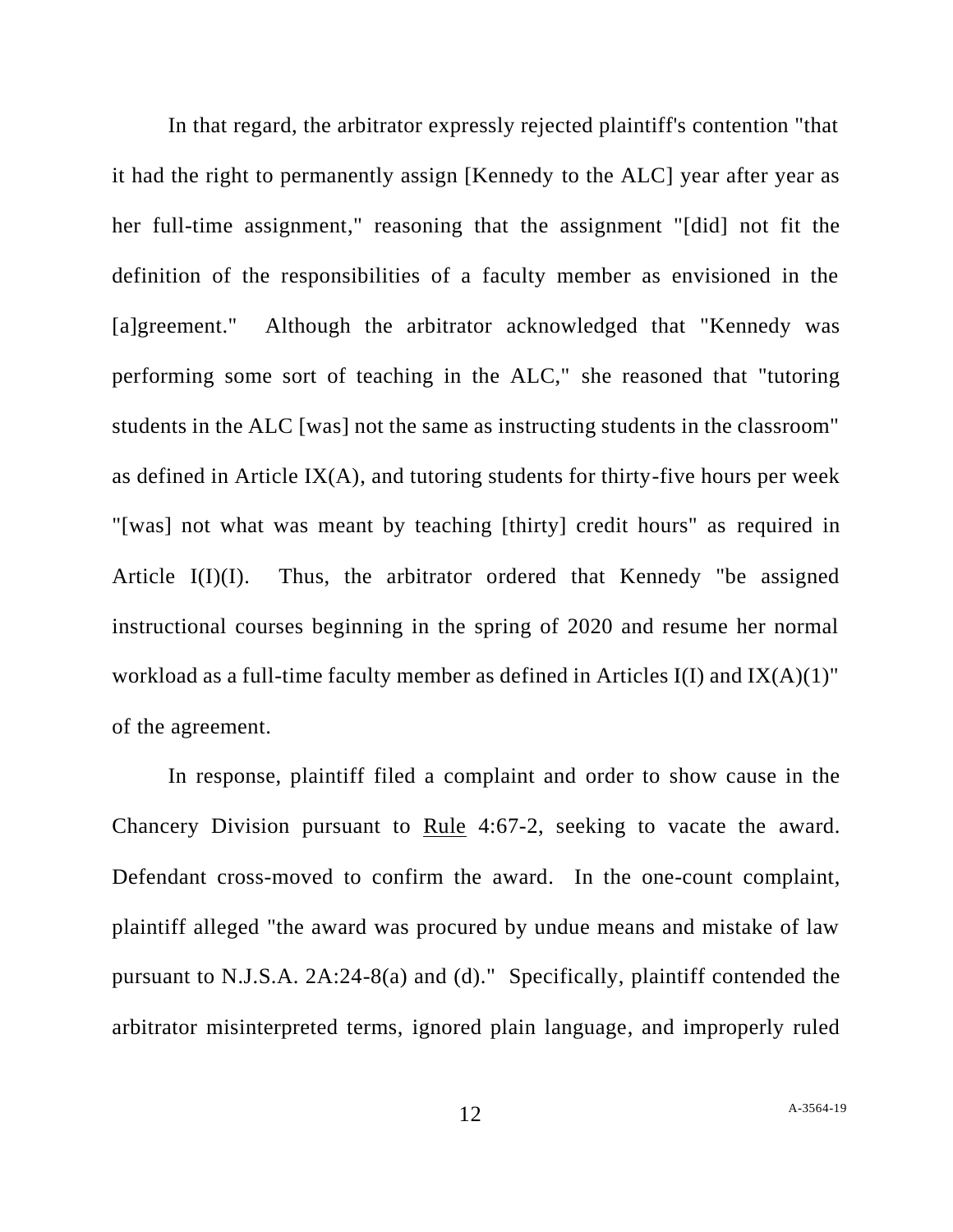that past practice superseded the clear and unambiguous language of the agreement. Plaintiff also argued "the [a]rbitrator ignored legal precedent that [plaintiff] ha[d] the non-negotiable managerial prerogative to determine assignments" and requested that the matter be sent to PERC for a scope of negotiations determination "because th[e] matter lack[ed] substantive arbitrability."

Defendant countered that the dispute was arbitrable under the CNA and plaintiff "waived any objections to arbitrability." Defendant objected to the matter being transferred to PERC as a scope petition because plaintiff's request was untimely, and plaintiff cited no supporting caselaw. Defendant also argued that the award was "based upon the plain language of the agreement," consideration of "past practice" was consistent with New Jersey law, and the award could not be vacated on public policy grounds.

In an order dated April 30, 2020, the judge denied plaintiff's application and confirmed the award. In the accompanying written statement of reasons, the judge found "that the matter was properly arbitrable" and within the scope of the agreement because Kennedy's assignment to the ALC "concerned a breach of the [a]greement" pertaining to "the workload of faculty members." In support, the judge relied on Byram Township Board of Education v. Byram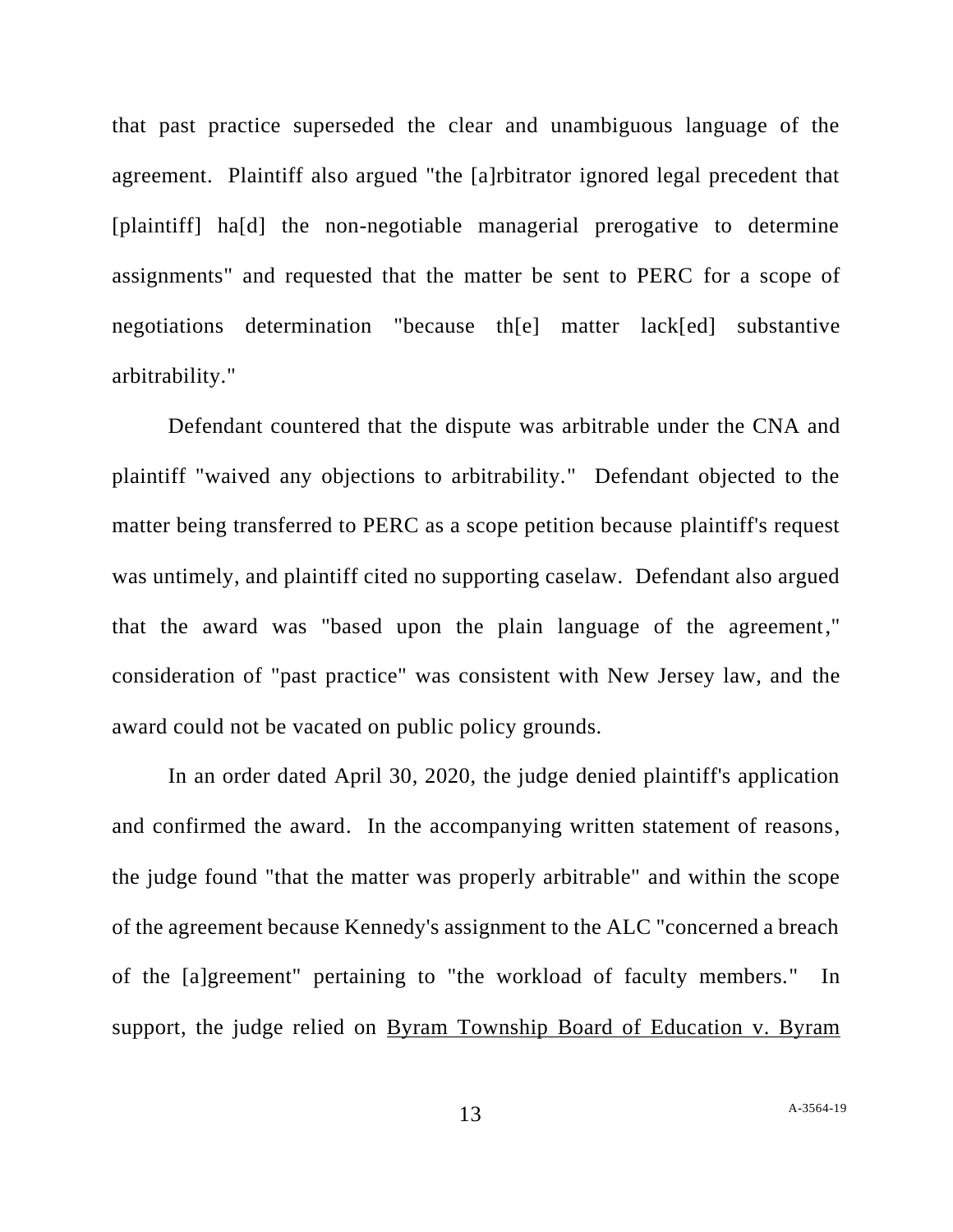Township Education Ass'n., 152 N.J. Super. 12, 26 (App. Div. 1977), where we stated that "[w]ork hours and work loads clearly relate to terms and conditions of employment and thus are mandatorily negotiable."

The judge also declined to transfer the matter to PERC because "[t]he [c]ollege neglected to file for a [s]cope of [n]egotiations [determination] and then proceeded through arbitration." The judge explained that allowing plaintiff to now file a scope petition "would frustrate the purpose of arbitration to provide for a 'speedy and inexpensive' means to settle disputes." Additionally, the judge found the arbitrator did not exceed her authority when she "examin[ed] the past practice of assigning staff members to the ALC" because the language in the agreement regarding "assign[ing] faculty members to the ALC on a full-time basis" was "unclear and ambiguous."

In this ensuing appeal, plaintiff renews the arguments rejected by the judge. First, plaintiff argues "there is no contractual provision that restricts [it] from exercising its exclusive option to reassign full-time faculty members to the ALC for multiple and/or consecutive semesters under the CNA, provided they do not work between semesters." Thus, according to plaintiff, there "was no basis for the [a]rbitrator's ruling that ALC assignments of faculty members [were] limited to one . . . semester only," and, by so deciding, the arbitrator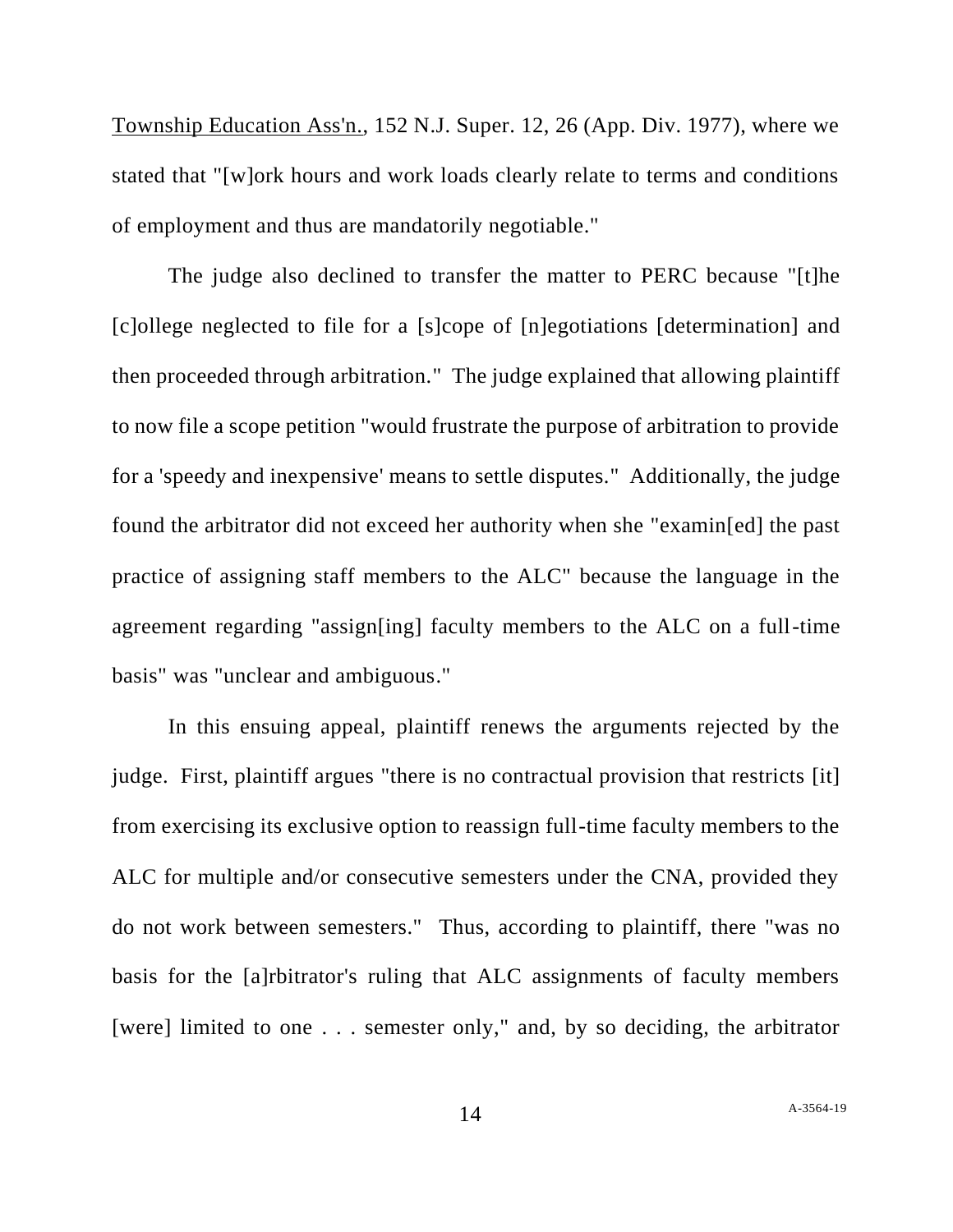"committed a mistake of law by ignoring the plain language of the CNA and disregarding the testimony before her."

Plaintiff further argues the "[a]rbitrator exceeded the scope of her authority . . . when she misapplied certain contractual terms" and "added new contractual terms that the parties did not negotiate." Additionally, plaintiff asserts the arbitrator erroneously relied on past practice "despite the clear and unambiguous language of the CNA." Thus, according to plaintiff, the award was procured by "undue means," including mistake of law, "in violation of N.J.S.A. 2A:24-8(a) and (d)," and "is not reasonably debatable." See Weiss v. Carpenter Bennett & Morrissey, 143 N.J. 420, 443 (1996) ("[I]f the arbitrator's resolution of the public-policy question is not reasonably debatable, and plainly would violate a clear mandate of public policy, a court must intervene to prevent enforcement of the award.").

Critically, plaintiff posits, "the grievance at hand – the determination of the assignment of  $\ldots$ . Kennedy to the ALC – is a matter which would significantly interfere with the exercise of an inherent managerial prerogative pertaining to policy," and is "exclude[d] from the arbitration process." Thus, according to plaintiff, "this grievance falls outside the scope of . . . arbitration." Plaintiff asserts it "properly raised the issue of arbitrability" to the arbitrator and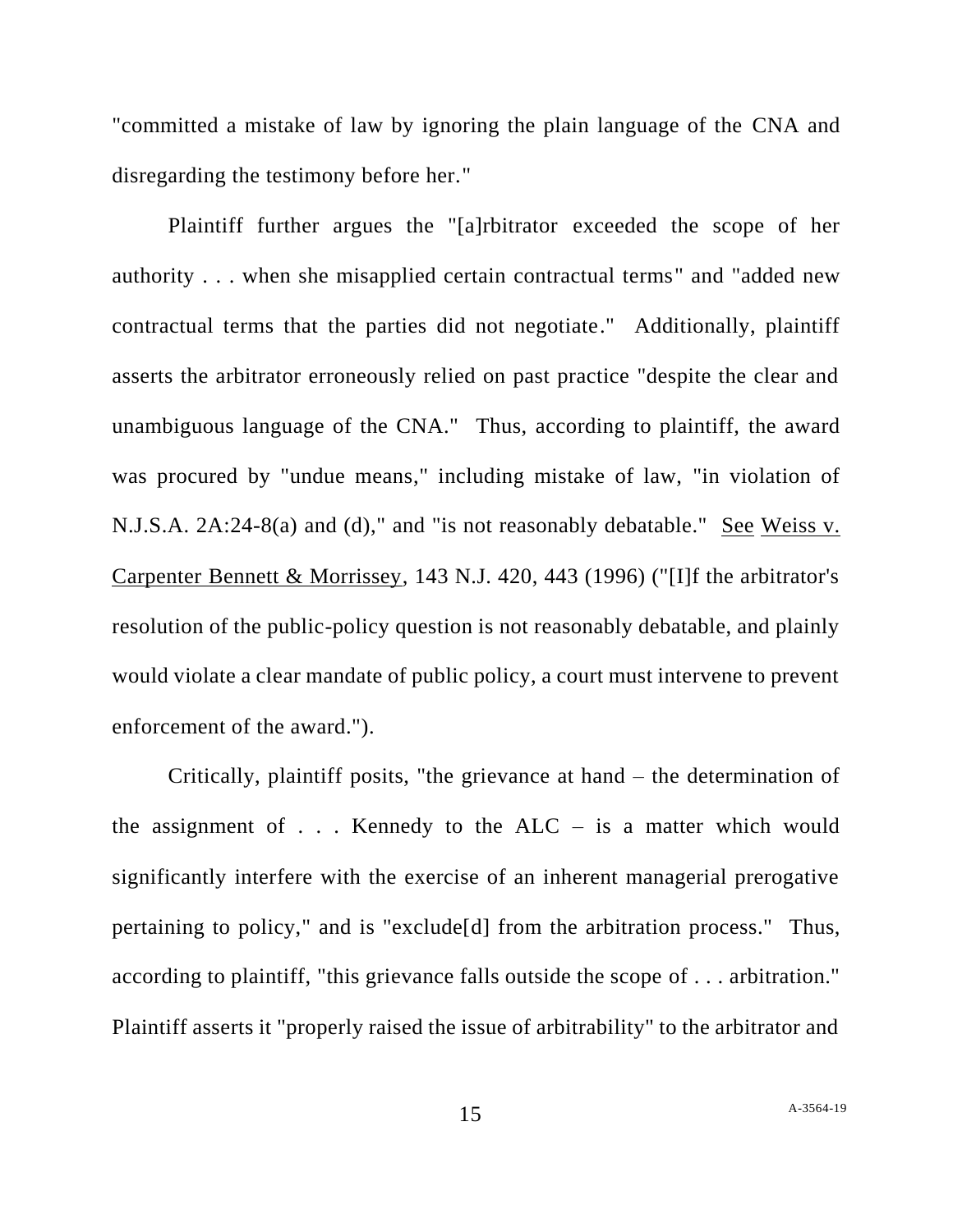the judge, both of whom "ruled incorrectly on the issue." Further, plaintiff maintains neither the trial court nor the arbitrator addressed whether the "public policy interests were . . . frustrated by the [a]ward," and "the [t]rial [c]ourt neglected its responsibility to scrutinize the [a]ward's impact on the [c]ollege's determination of educational policy for its students."

Our review is guided by well-established legal principles. "[P]ublic employees have the right to engage in collective negotiation[s] . . . ." Council of N.J. State Coll. Locals v. State Bd. of Higher Educ., 91 N.J. 18, 26 (1982). "[T]he majority representative and designated representatives of the public employer shall meet at reasonable times and negotiate . . . terms and conditions of employment." N.J.S.A. 34:13A-5.3. "However, 'the scope of negotiations in the public sector is more limited than in the private sector' due to the government's 'special responsibilities to the public' to 'make and implement public policy.'" In re Cnty. of Atl., 445 N.J. Super. 1, 21 (App. Div. 2016) (quoting In re IFPTE Local 195 v. State, 88 N.J. 393, 401-02 (1982)), aff'd on other grounds sub nom. Matter of Cnty. of Atl., 230 N.J. 237 (2017).

PERC is charged with administering the EERA and has "'primary jurisdiction'" to determine "'whether the subject matter of a particular dispute is within the scope of collective negotiations." Cnty. of Atl., 445 N.J. Super. at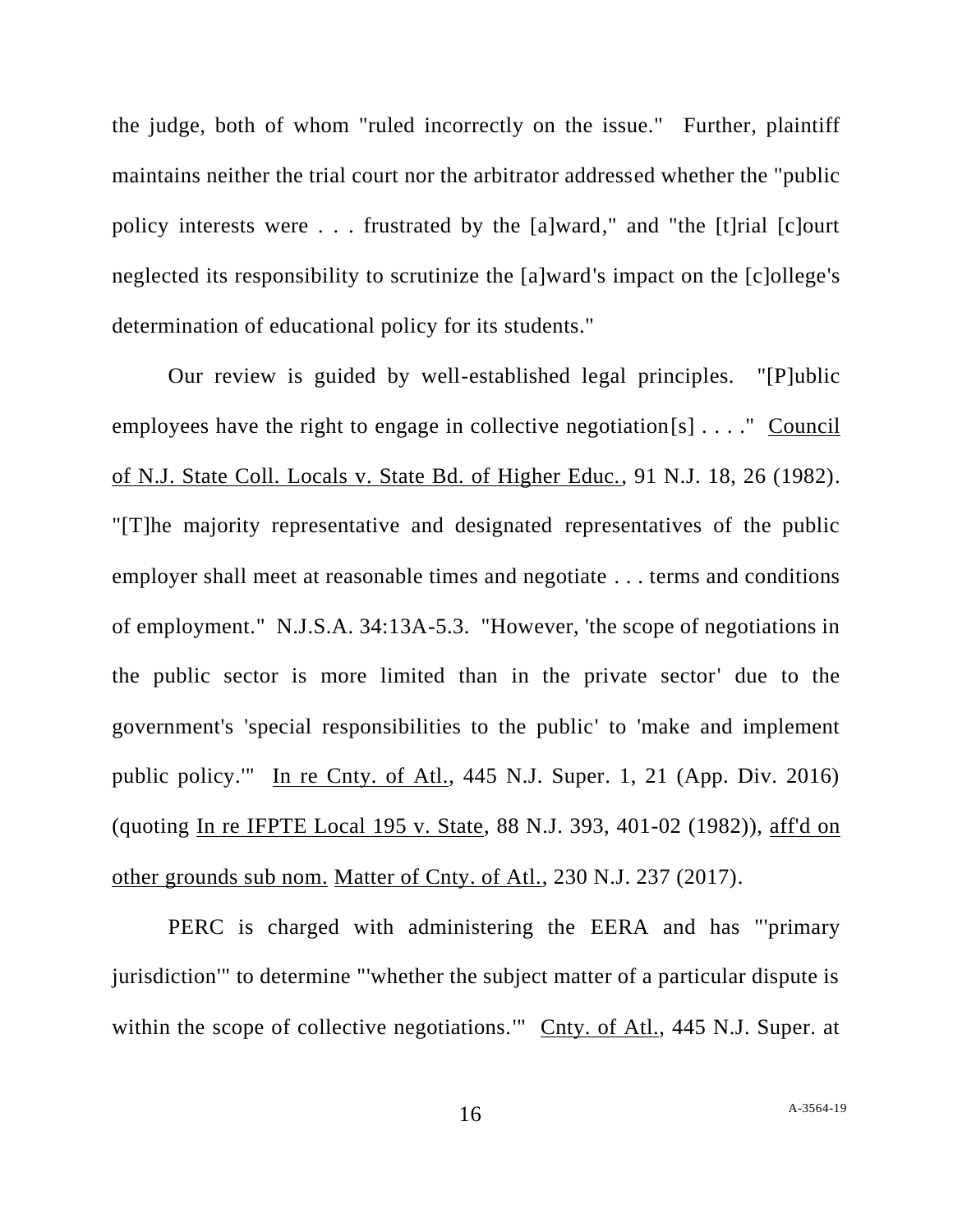20 (quoting Ridgefield Park Educ. Ass'n v. Ridgefield Park Bd. of Educ., 78 N.J.

144, 154 (1978)). To that end, N.J.S.A 34:13A-5.4(d) provides in pertinent part:

The commission shall at all times have the power and duty, upon the request of any public employer or majority representative, to make a determination as to whether a matter in dispute is within the scope of collective negotiations.

Under N.J.S.A 34:13A-5.4(d), PERC is "'the forum for the initial determination of whether a matter in dispute is within the scope of collective negotiations.'" Barila v. Bd. of Educ. of Cliffside Park, 241 N.J. 595, 614 (2020) (quoting State v. State Supervisory Emps. Ass'n, 78 N.J. 54, 83 (1978)). "No court of this State is empowered to make this initial determination." State Supervisory Emps. Ass'n, 78 N.J. at 83. "PERC's decision, however, is subject to review by the Appellate Division." Barila, 241 N.J. at 614 (citing N.J.S.A. 34:13A-5.4(d)).

In Ridgefield Park, the Court further explained the primacy of PERC's jurisdiction over issues of negotiability and arbitrability:

> PERC has primary jurisdiction to make a determination on the merits of the question of whether the subject matter of a particular dispute is within the scope of collective negotiations.

. . . .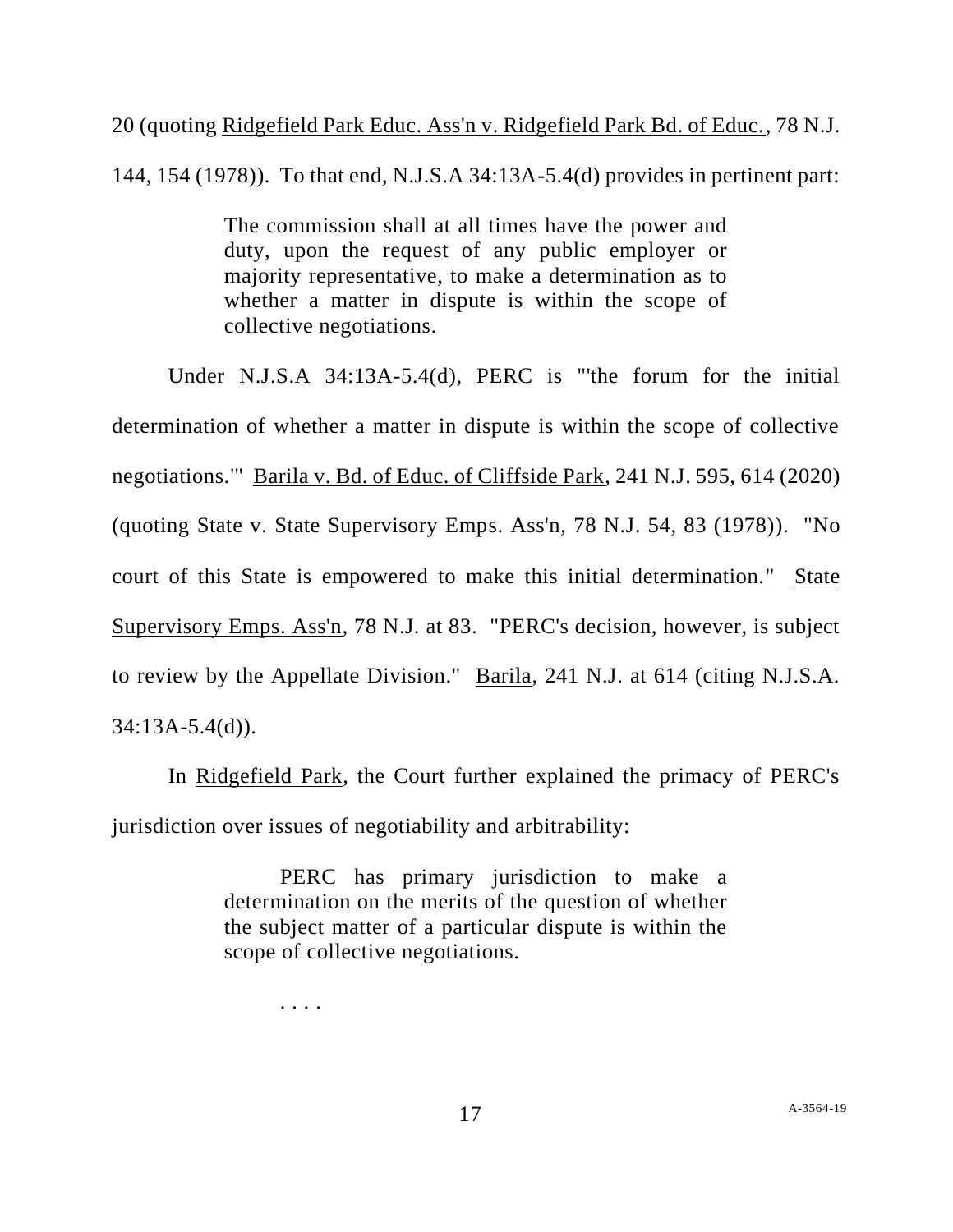. . . If PERC concludes that the dispute is within the legal scope of negotiability and agreement between the employer and employees, the matter may proceed to arbitration. Where PERC concludes that a particular dispute is not within the scope of collective negotiations, and thus not arbitrable, it must issue an injunction permanently restraining arbitration.

## [Ridgefield Park Educ. Ass'n, 78 N.J. at 154 (citations omitted).]

PERC has adopted regulations that set forth the procedures a public employer or employee representative must follow to obtain a determination of whether a particular matter is within the scope of negotiations. N.J.A.C. 19:13- 1.1 to -11. Under these regulations, either a public employer or public employee representative "may initiate scope of negotiation proceedings by filing with [PERC] . . . a petition for [a] scope of negotiations determination." N.J.A.C. 19:13-2.1. The regulations do not, however, require a scope petition to be filed before arbitration. Although both Ridgefield Park and the PERC regulations indicate that this is the preferred procedure, it is not required. See Ridgefield Park Educ. Ass'n, 78 N.J. at 154; N.J.A.C. 19:13-1.1.

When plaintiff raised the issue of non-arbitrability in the arbitration proceeding, the arbitrator should have stayed the arbitration and required the issue to be submitted to PERC, rather than undertaking to decide it herself. See Ridgefield Park Educ. Ass'n, 78 N.J. at 155 (noting "PERC is empowered to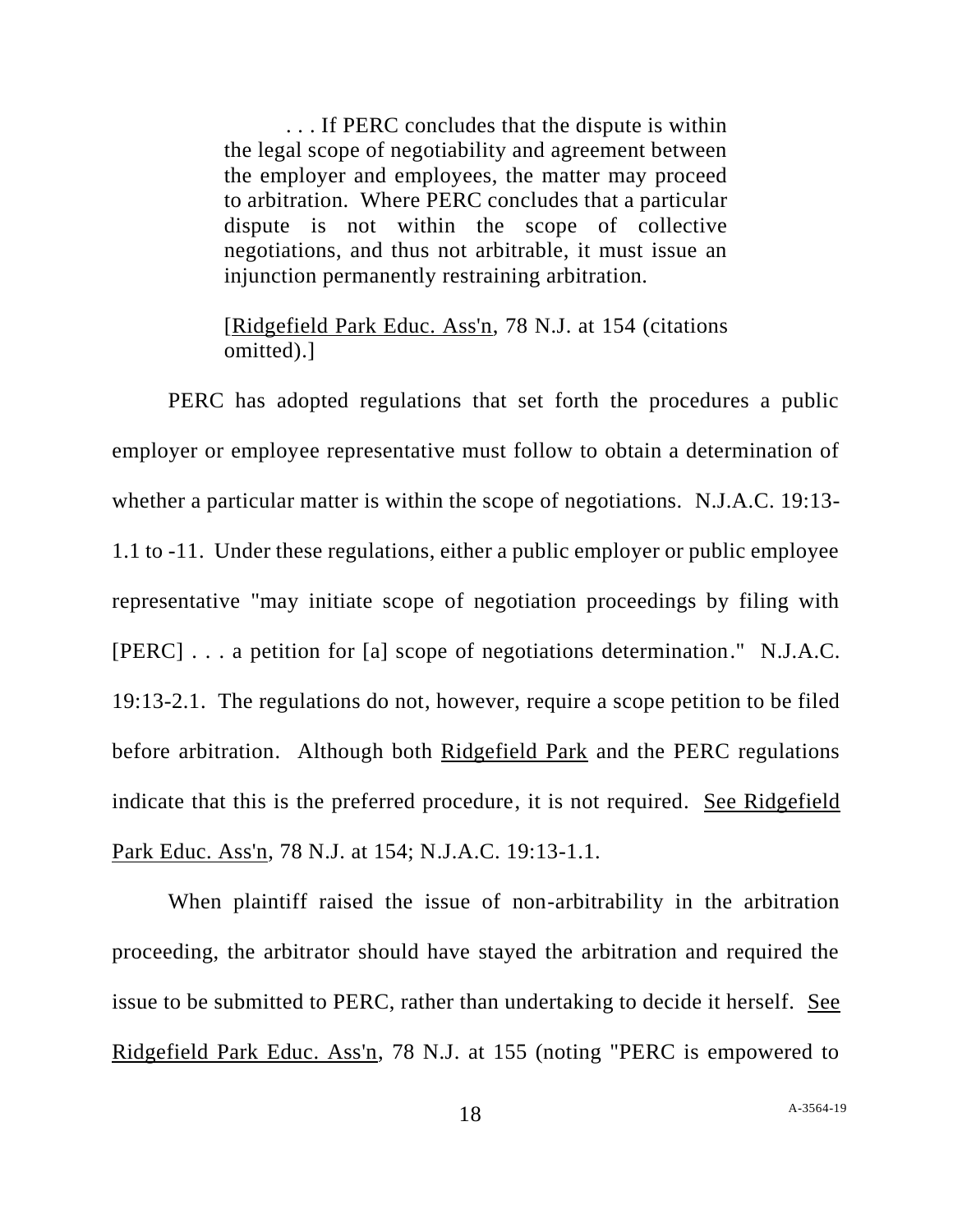order that arbitration proceedings be suspended during the pendency of a scopeof-negotiations proceeding."). Likewise, the judge should have declined to consider plaintiff's claim that its assignment decision was non-negotiable and thus non-arbitrable and referred the dispute to PERC. See Paterson Police PBA Local No. 1 v. City of Paterson, 87 N.J. 78, 84 (1981) (stating that where the public employer challenged the negotiability of the subject matter, the trial court followed the proper procedure by "refrain[ing] from passing on the merits . . . and instead referr[ing] the case to [PERC] for a scope of negotiations ruling"); City of Newark v. Newark Council 21, N.J. Civ. Serv. Ass'n, 320 N.J. Super. 8, 17 (App. Div. 1999) (holding the trial court should not "have addressed the merits but rather referred the matter to PERC" where the public employer challenged arbitrability "on the ground that the subject of the grievance constitute[d] a management prerogative and [was] hence not negotiable in the first instance"); Bd. of Educ. of Plainfield v. Plainfield Educ. Ass'n, 144 N.J. Super. 521, 526 (App. Div. 1976) (concluding that "PERC holds primary jurisdiction over scope questions and that the trial judge erred in concluding that concurrent jurisdiction exists between the Chancery Division and the agency").

To support its argument that plaintiff is now estopped from initiating a scope petition before PERC because it failed to file a scope petition before the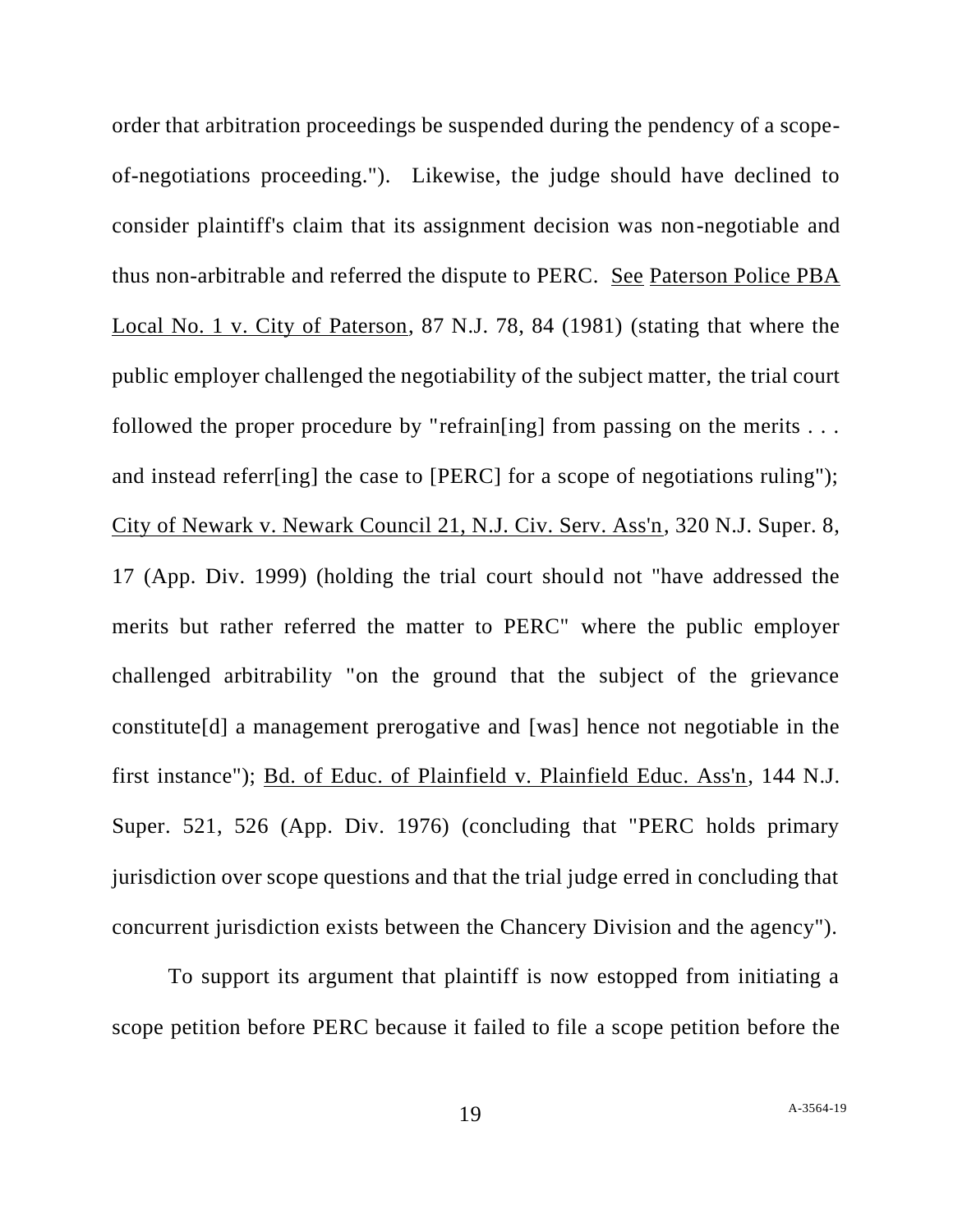arbitration, defendant relies on Township of Teaneck v. Teaneck Firemen's Mutual Benevolent Ass'n. Local No. 42, 353 N.J. Super. 289, 299 (App. Div. 2002), aff'd 177 N.J. 560 (2003). However, unlike this case, which involves a grievance arbitration under the EERA, Township of Teaneck involved a compulsory interest arbitration under the Police and Fire Public Interest Arbitration Reform Act, N.J.S.A. 34:13A-14a to -16.6. 353 N.J. Super. at 292. In the exercise of its authority under that legislation, PERC had adopted a regulation stating, "[t]he failure to file a request for a scope determination . . . shall be deemed a waiver of the negotiability objection." N.J.A.C. 19:16-5.5(c). That regulation was the basis for the court's determination in Township of Teaneck that the employer's failure to file a scope petition before a compulsory interest arbitration equitably estopped the employer from raising the issue after the arbitration. 353 N.J. Super. at 299- 300.

Because PERC has not adopted a comparable regulation foreclosing raising the issue under the EERA at a later stage of the proceedings, the rationale in Township of Teaneck does not apply to this case. In the absence of such a regulation, we reject defendant's estoppel argument and conclude that plaintiff should not be estopped from raising the non-arbitrability defense in a scope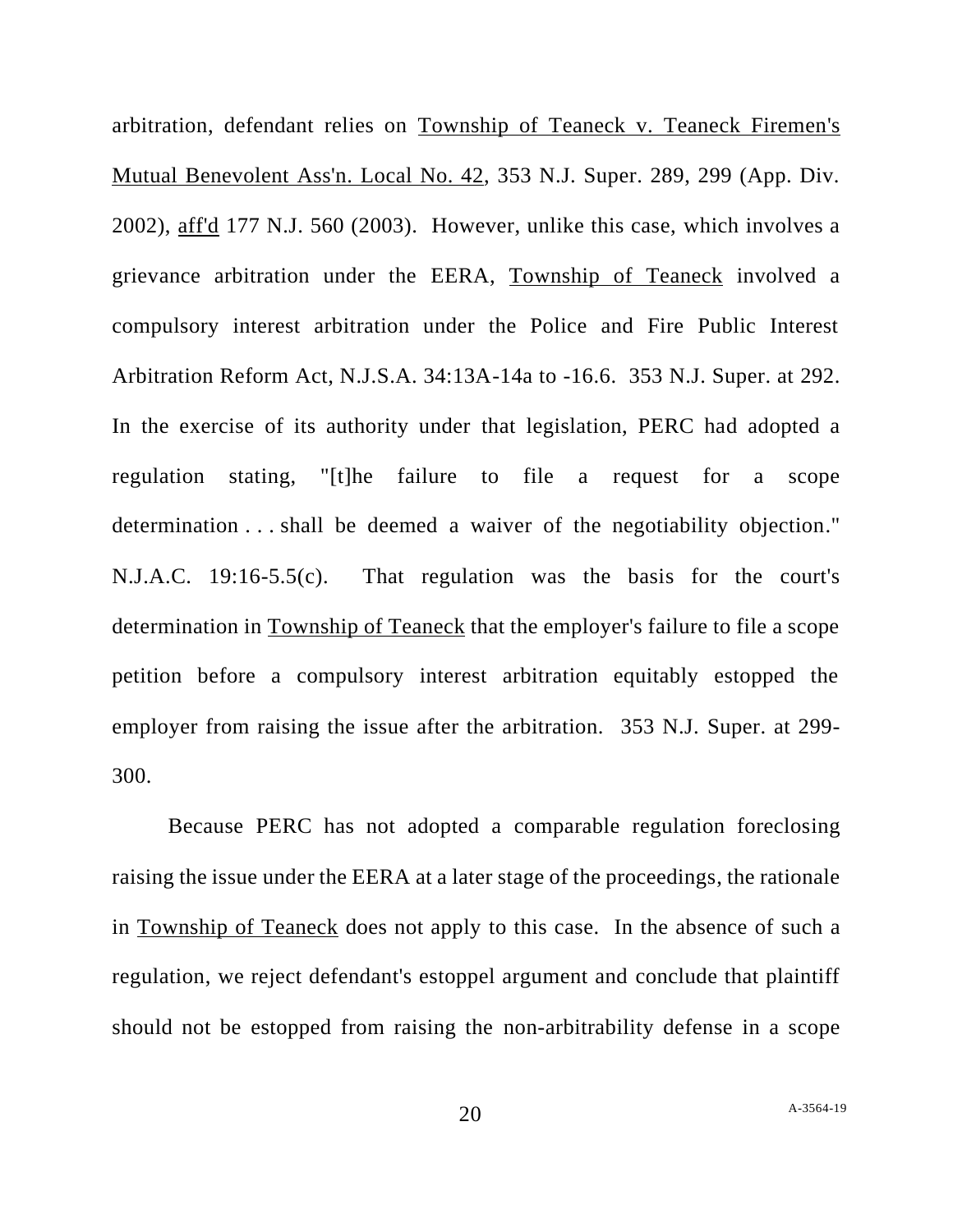petition. Although plaintiff did not file a scope petition with PERC before arbitration, it presented the defense to the arbitrator and the judge.

The judge rejected plaintiff's request to remand the matter to PERC for a scope of negotiations determination, relying on In re Township of Ocean Board of Education, P.E.R.C. No. 83-164, 9 N.J.P.E.R. ¶ 14181, 1983 WL 862922 (1983). There, PERC refused to entertain a scope petition submitted by the Board of Education where the issue of non-arbitrability was raised for the first time after an adverse arbitration award had been rendered and the time for filing an action to vacate the award under N.J.S.A. 2A:24-7 had expired. Id. at 11. PERC condemned the Board's attempt "to displace the statutorily prescribed route for seeking to vacate arbitration awards" with a "scope petition in which it [sought] a Commission determination that the award [was] null and void." Ibid.

While expressing a preference for pre-arbitration scope petitions to "avoid a waste of time and money and . . . frustration of the arbitration process and . . . parties," id. at 5-6, PERC pointed out that "no case has held that the failure of an employer to file a pre-arbitration scope of negotiations petition, standing alone, automatically precludes a post-arbitration challenge to an arbitration award based on scope of negotiations considerations," id. at 7. PERC explained: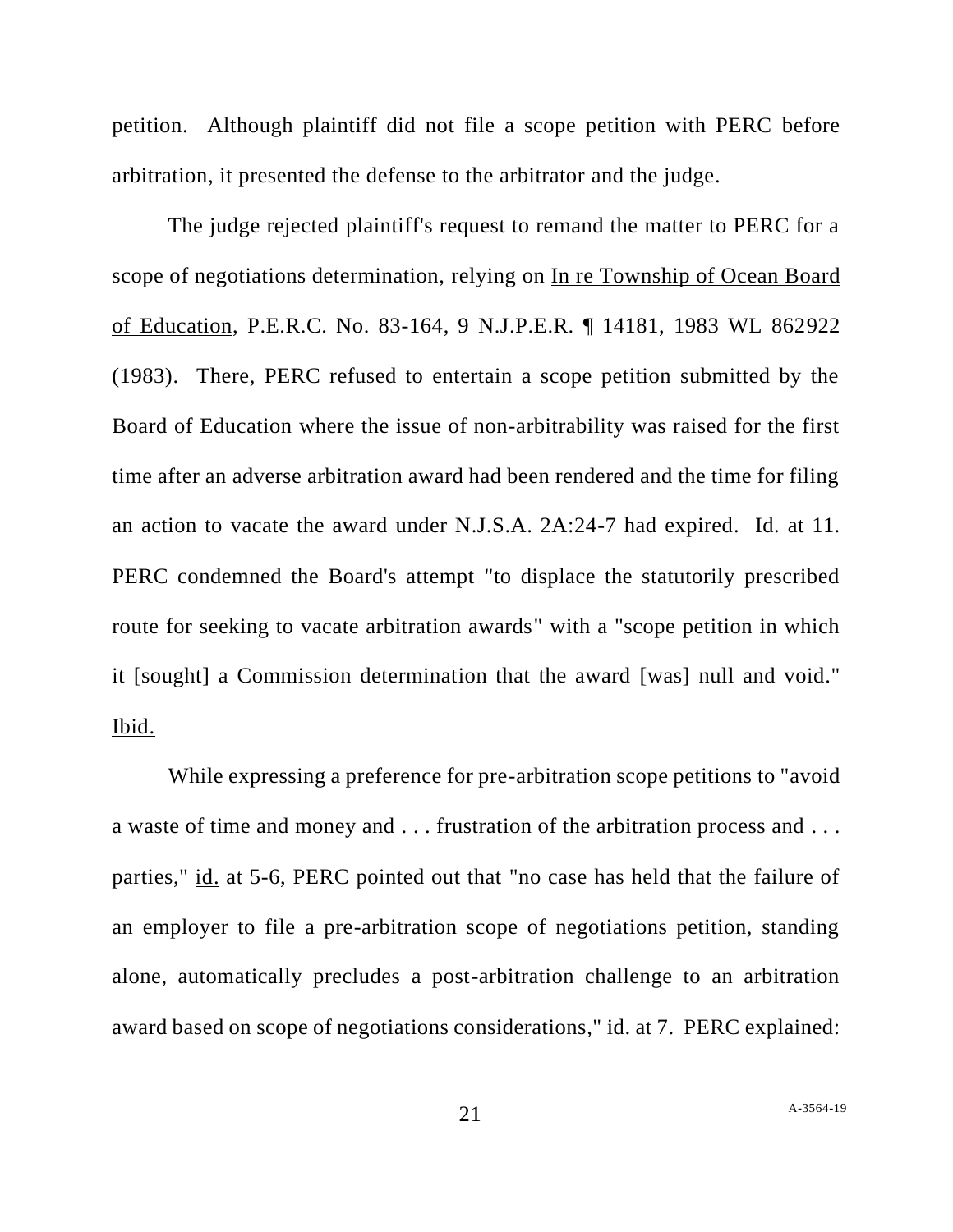If an employer wishes to preserve a "dispute" over the legal arbitrability of an arbitration award, it should commence proceedings to vacate or modify the award under N.J.S.A. 2A:24-7 and then ask the Chancery Division to transfer the scope of negotiations question to the Commission for resolution . . . .

[Id. at 12.]

PERC stressed that the Commission "will, of course, entertain any scope of negotiations questions which a court refers to [it] as part of a statutory proceeding to review an arbitration award." Id. at 12-13.

Our cases endorse the same procedure. In City of Newark, Judge Pressler explained,

> it has long been settled that where grievance arbitration of a particular matter is challenged by the public employer on the ground that the subject of the grievance constitutes a management prerogative and is hence not negotiable in the first instance, the jurisdiction of PERC is primary and the trial court should defer to PERC.

[320 N.J. Super. at 17.]

Here, plaintiff's request to refer the matter to PERC was rejected by the judge. To be sure, the current procedural posture would have been avoided had plaintiff initially resisted arbitration on the ground of non-negotiability. Nonetheless, because we conclude that the preservation of PERC's primary jurisdiction over scope of negotiations issues requires transfer of the scope issue